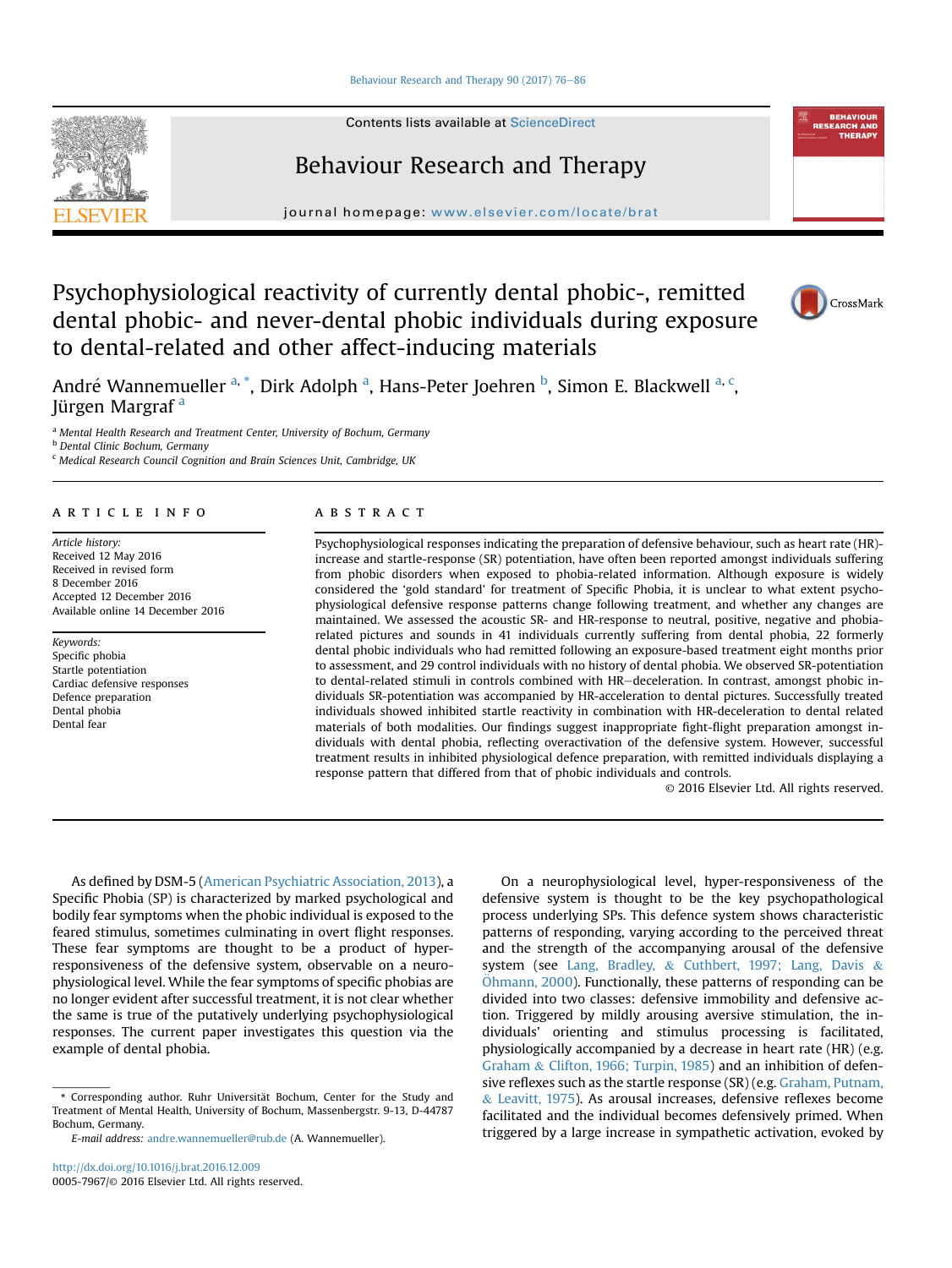highly arousing aversive stimuli, HR switches from deceleration to acceleration. This marks a change from defensive immobility to action, in the form of flight-fight preparation and behavioural mobilization (for a more detailed description see [Lang et al., 1997\)](#page-10-0).

In line with this account, and the hypothesised role of the defensive system in specific phobias, SR-potentiation on exposure to feared stimuli has been consistently observed across a wide range of phobic disorders, i.e. animal SPs including snake and spider phobia [\(De Jong, Merckelbach,](#page-9-0) & [Arntz, 1991; Globisch, Hamm,](#page-9-0) [Esteves,](#page-9-0) & Öhman, 1999; Hamm & [Weike, 2005; Hamm, Cuthbert,](#page-9-0) [Globisch,](#page-9-0) & [Vaitl, 1997](#page-9-0)), injection phobia [\(Hamm et al., 1997\)](#page-10-0), and Social Phobia ([Larsen, Norton, Walker,](#page-10-0) & [Stein, 2002; McTeague](#page-10-0) [et al., 2009\)](#page-10-0). Furthermore, many studies have demonstrated that phobic individuals display heart rate (HR)-acceleration [\(Globisch](#page-10-0) [et al., 1999; Hamm et al., 1997; Sartory, Eves,](#page-10-0) & [Foa, 1987\)](#page-10-0) during phobia-relevant picture viewing, indicating inappropriate defensive mobilization evoked by exposure to phobia-related cues.

If overexcitement of the defensive system is a component of the pathology in SP, it should no longer be evident after successful treatment. However, the limited research that addresses this issue presents a mixed picture. Brief exposure-based cognitive behavioural treatment (CBT) is the 'gold standard' in the treatment of SPs ([Wolitzky-Taylor, Horowitz, Powers,](#page-10-0) & [Telch, 2008](#page-10-0)). In relation to HR-change after CBT, a recent review and meta-analysis ([Gonçalvez](#page-10-0) [et al., 2015\)](#page-10-0), which focussed on Anxiety Disorders including SPs, identified 18 studies assessing HR-change during symptom provocation in SPs after treatment. In 13 of these studies, a synchronic decrease of subjective fear and HR-response was reported. However, five studies reported desynchronized subjective and physiological fear responses or no treatment effects at all. Although there was a strong tendency towards CBT reducing HR, the meta-analysis did not yield a statistically significant result. In relation to SRchange due to treatment, findings are even sparser and long-term effects are completely unknown. Two studies [\(De Jong, Arntz,](#page-9-0) & [Merckelbach, 1993; Kashdan, Adams, Read,](#page-9-0) & [Hawk, 2012](#page-9-0)) reported that a one-session in vivo exposure treatment resulted in SR-decrease either during a behavioural approach task or picture viewing in spider phobic individuals immediately post-treatment. In summary, it is not yet clear whether physiological defenceresponses change in line with the decreases of subjective fear seen following successful exposure-based CBT-treatments ([Wolitzky-Taylor et al., 2008](#page-10-0)) and if so, whether changes remain stable in the long run. The phenomenology of change-patterns due to successful therapeutic treatment has not previously been investigated.

We aimed to test possible changes in physiological reactivity following CBT treatment in the context of dental phobia. When viewing dental-related pictures, individuals with dental phobia have been shown to display a phobia-typical pattern of fight-flight preparation, indicated by HR-acceleration and, compared to a neutral condition, a potentiated SR [\(Sartory, Heinen, Wannemüller,](#page-10-0) [Lohrmann,](#page-10-0) & [J](#page-10-0)ö[hren, 2009; Wannemüller, Sartory, Elsesser,](#page-10-0) [Lohrmann,](#page-10-0)  $&$  [J](#page-10-0)ö[hren, 2015](#page-10-0)). They have also been shown to exhibit enhanced SRs in anticipation of cues signalling the threat of painful shocks [\(Bradley, Silakowski,](#page-9-0) & [Lang, 2008](#page-9-0)). However, [Sartory et al.](#page-10-0) [\(2009\)](#page-10-0) and [Wannemüller, Sartory, Elsesser et al. \(2015\)](#page-10-0) found that startle potentiation appeared modality-dependent, evident during exposure to dental-related pictures but not to sounds. Viewed from an evolutionary perspective, this is a surprising result and it prompted the authors to consider whether sound exposure might put phobic individuals into a state of 'tonic immobility' (see [Kozlowska, Walker, McLean,](#page-10-0) & [Carrive, 2015\)](#page-10-0), or whether SRattenuation might comprise part of a functional 'holding-still' response during dental surgery. This unexpected result suggests that studies investigating responses to dental-related stimuli amongst individuals with dental phobia should use stimuli of both modalities, in case this pattern of modality-specific responding is in fact a stable feature of dental phobia.

The CBT treatment in the current study was a coping- and exposure-based brief CBT introduced by [Wannemüller et al. \(2011,](#page-10-0) Wannemüller, Sartory, Jöhren, & [Margraf, 2015\)](#page-10-0). As with other SPs, for dental phobia brief exposure-based cognitive behavioural treatment (CBT) is the treatment of choice [\(Gordon, Heimberg,](#page-10-0) [Tellez,](#page-10-0) & [Ismail, 2013](#page-10-0)). The treatment by [Wannemüller et al.](#page-10-0)  $(2011)$ and, [Wannemüller, Sartory, J](#page-10-0)öhren et al.  $(2015)$  appears to be very effective in reducing subjective and behavioural dental fear symptoms ([Wannemüller et al., 2016](#page-10-0)) and to be more effective compared to other treatment formats ([Wannemüller et al., 2011\)](#page-10-0). Thus it provides a suitable mode of treatment for investigating the psychophysiological responding of individuals successfully treated with CBT in dental phobia.

We investigated subjective and physiological responses to visual and acoustic dental-related, neutral, negative and positive control materials in a group of dental phobic individuals (PHOB), remitted phobic individuals (R-PHOB) eight months after completion of exposure-based CBT, and never dental phobic controls (CON).

We expected currently phobic individuals to perceive dentalrelated materials as highly threatening, indicated by ratings of high arousal and unpleasantness. On a physiological level, we expected them to display a pattern of immediate fight-flight preparation responses reflecting a state of circa-strike, with HR-increase and, compared to neutral materials, a potentiated SR during exposure to dental-related materials. Since dental surgery is generally considered to be unpleasant and unwelcome, we expected non-phobic controls to rate dental materials equally arousing and (un)pleasant as negative materials. However, we expected controls to display a pattern of oriented attention with a potentiated SR to both negative and dental related stimuli, compared to neutral materials, accompanied by HR-decrease, as seen for orienting responses (e.g., [Graham](#page-10-0) & [Clifton, 1966; Turpin,](#page-10-0) [1985\)](#page-10-0). We used positive and negative control materials of both modalities and expected all groups equally to show unimpaired activation of the appetitive and defensive system, indicated by HRorienting to those stimuli. We also expected all groups to show startle inhibition to positive and potentiating to negative materials, as these are the normal response patterns evoked by such stimuli ([Lang et al., 1997](#page-10-0)). However, our main aim was to investigate whether the physiological response pattern to dental-related stimuli of phobic individuals in complete remission would still reflect a high activation of the defensive system as expected for the PHOB-group, or if the response-pattern of R-PHOBs would resemble that of individuals never affected by dental phobia.

## 1. Method

The study was approved by the local ethics committee of the Ruhr-University Bochum.

#### 1.1. Participants

Participants ( $N = 92$ ; 60.9% female) included three groups. The first group comprised individuals diagnosed with current dental phobia (PHOB,  $n = 41$ ). The second group included never dental phobic controls (CON,  $n = 29$ ). The third group consisted of 22 individuals who had previously been diagnosed with dental phobia, but had successfully been treated with a CBT program and were remitted (R-PHOB), thus no longer fulfilling the criteria for dental phobia at the time of the psychophysiological assessment. The PHOB-condition consisted of phobic individuals who were either untreated ( $n = 34$ ) or had completed the same CBT program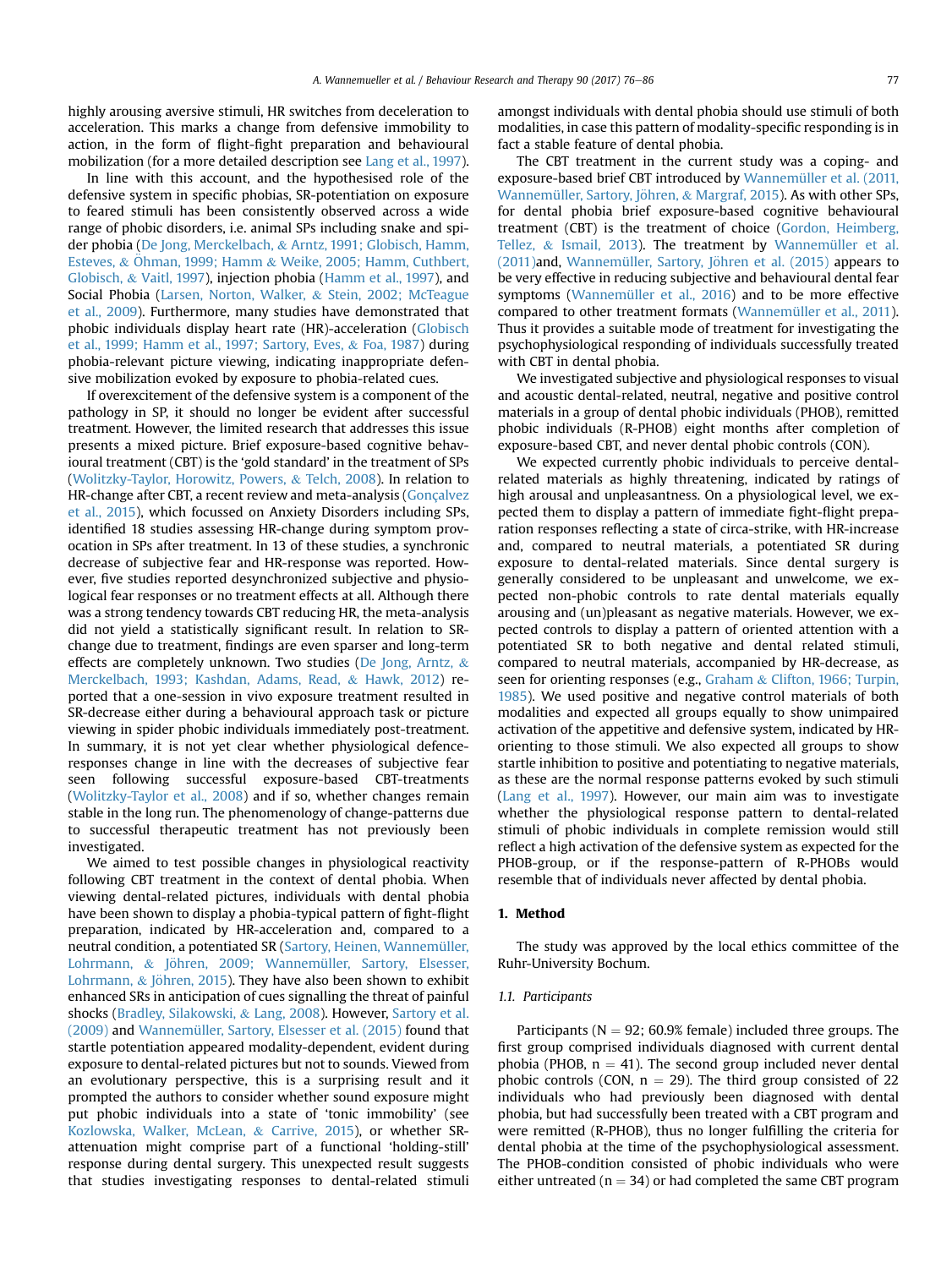as participants in the R-PHOB group but still fulfilled criteria for dental phobia ( $n = 7$ ). The untreated and unsuccessfully treated phobic individuals within the PHOB group did not differ in any dental fear or clinical state measure (see the subgroup comparisons of [Table 1\)](#page-3-0), suggesting that they could be pooled into one homogeneous group of individuals, i.e. people currently meeting diagnostic criteria for dental phobia.<sup>1</sup> Untreated phobic participants completed the experimental assessment after their first diagnostic session, approximately one week before they were due to start a course of CBT. The physiological responses of participants in the R-PHOB group (and unsuccessfully treated phobic individuals within the PHOB group) were assessed 8 months post-treatment when returning for a follow-up appointment. The mean post-treatment FU-interval was  $8.04$  (SD = 2.52) months.

At the time of physiological assessment at least one comorbid disorder (besides dental phobia) was diagnosed in 8 (36.36%) individuals of the R-PHOB-group and 13 (31.71%) of the PHOB-group. Altogether 27 (13 within the R-PHOB/14 within the PHOBcondition) current disorders besides dental phobia were diagnosed in both clinical groups: 17 Anxiety Disorders (11/6), 3 Posttraumatic Disorders (0/3); 2 Substance Abuse Disorders (excluding nicotine-abuse) (0/2); 4 current Minor Depressive Episodes (1/3); and 1 Somatoform Disorder (1/0).

Participants in the two clinical groups were recruited from the 'Treatment Centre for Dental Fear', a cooperation between the Ruhr-University Bochum and a local dental clinic specialising in the treatment of dental fearful patients. The Centre consists of a psychological unit attached to the clinic, with treatment provided by postgraduate clinical psychologists specialized in treatment of dental fear. Control participants were recruited via posters at the campus of the Ruhr-University and at the Dental Clinic. The Dental Anxiety Scale (DAS, [Corah, 1969\)](#page-9-0) was used to screen them. If an individual had a DAS score <13, and reported no subjective dental fear or avoidance of dental surgeries, they were invited to participate in the study as a non-phobic control.

#### 1.2. Diagnostics and psychological treatment

A post-graduate clinical psychologist confirmed DSM-IV diagnosis of a Specific (Dental) Phobia in the PHOB and R-PHOB-groups and determined comorbid disorders using the German Mini-DIPS ([Margraf, 1994](#page-10-0)). The Mini-DIPS is a semi-structured diagnostic interview short-form of the German DIPS [\(Schneider, Margraf,](#page-10-0) [Barlow, DiNardo,](#page-10-0) & [Becker, 2006](#page-10-0)). The DIPS has been demonstrated to be a reliable diagnostic instrument, with good test-retest reliability (rtt  $= 0.64-0.89$ ) and an inter-rater reliability of kappa  $r = 0.80 - 1.00$  ([Schneider et al., 2006\)](#page-10-0). High accordance between the Mini-DIPS and DIPS has been reported, with kappa-coefficients ranging between 0.76 and 0.89 and excellent interrater-reliabilities with kappa-coefficients between 0.90 and 1.0 ([Margraf, 1994](#page-10-0)).

Amongst participants who had received CBT, the presence or absence of dental phobia was assessed by a clinical psychologist via administration the Specific Phobia section of the Mini-DIPS at a follow-up assessment directly prior to the experimental session.

Psychological treatment consisted of a five session CBT-protocol, aimed at teaching and applying cognitive (helpful thoughts) and bodily (applied relaxation; diaphragmatic breathing) copingstrategies in various exposure exercises, i.e., video-exposure, dental-noise exposure and in vivo exposure. In a pilot study, the program led to substantial reductions in subjective and behavioural fear responses, corresponding to large effect sizes [\(Wannemüller,](#page-10-0) Sartory, Jöhren et al., 2015). A three-session version of the treatment was shown to be superior to two forms of dental-hypnosis ([Wannemüller et al., 2011](#page-10-0)). For additional information, see [Sartory and Wannemüller \(2010\).](#page-10-0) At post-treatment and follow-up assessment participants who had received treatment were ask to rate the global treatment success (GSR) on a 7-point Likert scale ranging from 1 (very much worse) to 7 (very much better) with 4 indicating no change.

#### 1.3. Questionnaires

Dental Anxiety Scale (DAS, [Corah, 1969;](#page-9-0) German version translated by the authors). This self-report questionnaire consists of four items measuring subjective dental fear in four dental-related situations. Scores range from 4 to 20. The DAS additionally served as a screening instrument in the CON-group. In our sample we found good internal consistency (Cronbach's  $\alpha = 0.80$ ).

Dental Cognitions Questionnaire (DCQ, [De Jongh, Muris,](#page-9-0) [Schoenmakers,](#page-9-0) & [Ter Horst, 1995](#page-9-0); German version translated by the authors). This self-report questionnaire consists of 38 prototypical negative cognitions (beliefs and self-statements) related to dental treatment. Fourteen items focus on negative beliefs pertaining to dentistry in general (e.g. "Dentists don't care …") and to the patients themselves (e.g. "I can't stand pain"), and the remaining 24 items contain negative self-statements (e.g. "Everything is going wrong"). Patients are asked to indicate if these negative cognitions occur to them during dental treatment. The number of 'yes' answers (DCQ: range  $= 0 - 38$ ) are summed (DCQ) frequency-score). Individuals with dental phobia have been found to report a significantly higher number of negative cognitions than non-phobic controls ([De Jongh et al., 1995\)](#page-9-0). Data from a previous study ([Sartory, Heinen, Pundt,](#page-10-0) & [J](#page-10-0)ö[hren, 2006](#page-10-0)) demonstrated excellent internal consistency (Cronbach's  $\alpha = 0.90$ ).

Hierarchischer Angstfragebogen (engl. transl. 'Hierarchical Fear Questionnaire', HAF, [J](#page-10-0)ö[hren, 1999](#page-10-0)). The German HAF consists of 11 items measuring subjective dental fear. Patients rate how much anxiety they would experience in 11 hierarchically-ordered phobic situations on a scale from 1 (not at all) to 5 (extremely). The authors reported a cut-off score for dental phobia of 38 and noted that 100% of individuals who exceeded this score were subsequently diagnosed with dental phobia using a semi-structured interview. An internal consistency of Cronbach's  $\alpha = 0.80$  has been reported by the authors. We found an internal consistency of Cronbach's  $\alpha = 0.92$  in the present sample.

Revised Iowa Dental Control Index (R-IDCI, [Brunsman, Logan,](#page-9-0) [Patil,](#page-9-0) & [Baron, 2003;](#page-9-0) German version translated by the authors). This self-report questionnaire consists of 9 items concerning the desire for control (five items: e.g. 'To what degree would you like control over what will happen to you in the dental chair?') and predicted control (four items: e.g. 'How much do you think you can control what will happen to you while in the dental chair?') during dental treatment. Item ratings range from 1 (none) to 5 (totally) and are summed. Dental phobic individuals show a pattern of a high desire for control and low feeling of control, combined with high levels of dental distress compared to non-phobic individuals ([Logan, Baron, Keeley, Law,](#page-10-0) & [Stein, 1991](#page-10-0)). We found internal consistencies of Cronbach's  $\alpha = 0.85$  for the 'desired control' and  $\alpha$  = 0.85 for the 'predicted control' scale.

A German 21-item set from the Depression Anxiety Stress Scale of [Lovibond and Lovibond \(1995\)](#page-10-0) was used. This self-report questionnaire measuring negative emotional status is answered on a 4-

 $1$  We also checked for subgroup-differences in the dependent measures, i.e. subjective ratings, HR-response and SR. There was only one statistically significant difference, indicating a more positive evaluation of POS pictures in untreated phobic compared to unsuccessfully treated phobic individuals  $(F(1,39) = 6.87,$  $p = 0.012$ ). With regards to HR and SR there were no statistically significant differences between these two subgroups.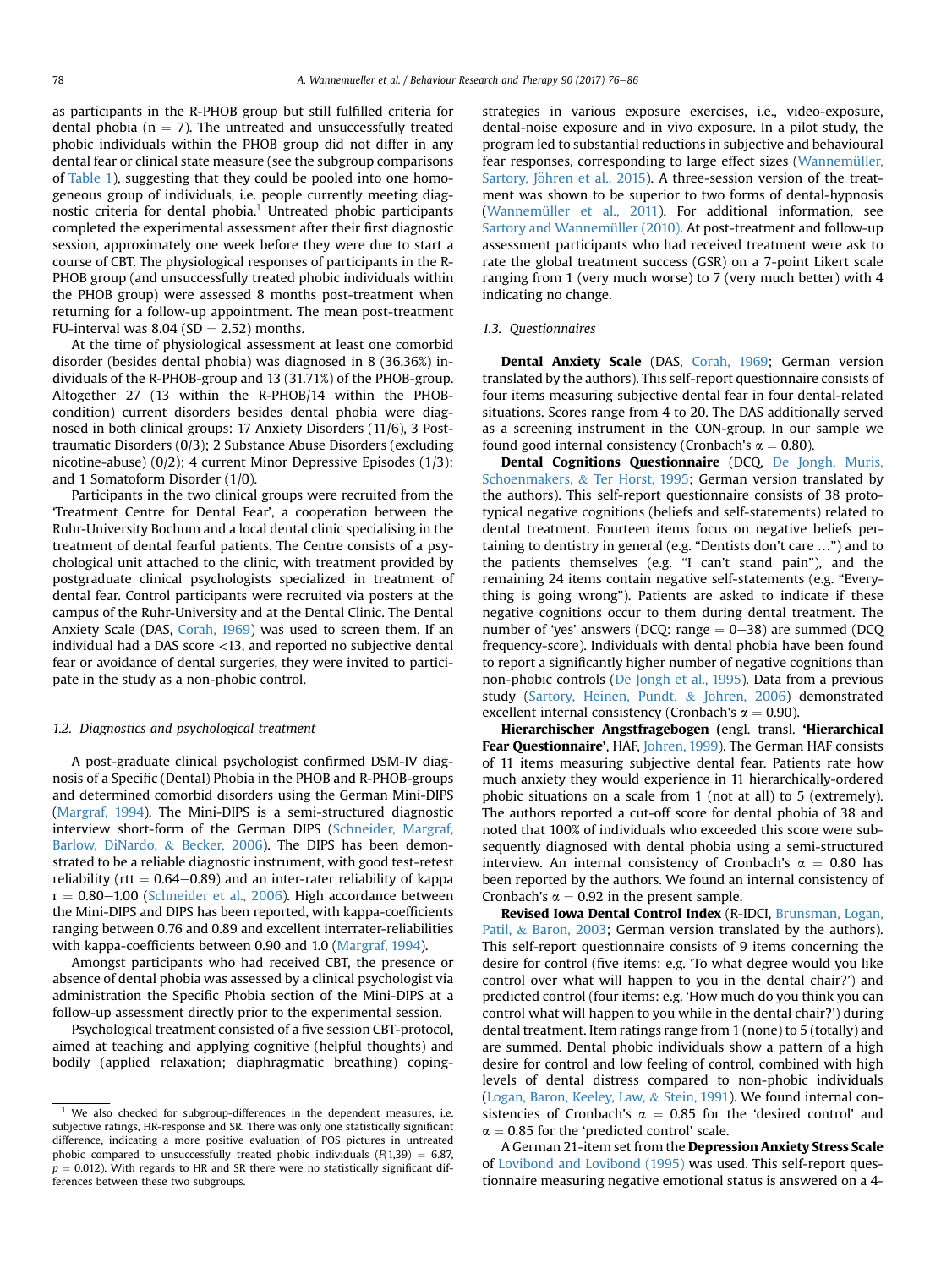#### <span id="page-3-0"></span>Table 1

Means (SDs) and post-hoc group-comparisons of demographical and clinical data of remitted phobic (R-PHOB), phobic (PHOB) and never-phobic control individuals (CON) and subgroup-comparisons of untreated and unsuccessfully treated phobic individuals.

|                            | In remission | $(R-PHOB)$ n = 22 |                | Phobic (PHOB) $n = 41$  |           |                        |                |                    | Control (CON)<br>$n = 29$ | Group comparisons (test statistic)<br>and post hoc-comparisons <sup>a</sup> | Subgroup-comparisons<br>(test statistics) |
|----------------------------|--------------|-------------------|----------------|-------------------------|-----------|------------------------|----------------|--------------------|---------------------------|-----------------------------------------------------------------------------|-------------------------------------------|
|                            |              |                   | total          | Untreated<br>$(n = 34)$ | $(n = 7)$ | unsuccessfully treated |                | total <sup>c</sup> | total                     |                                                                             |                                           |
| Age $(y.)$                 |              |                   | 41.86          | 35.74                   |           |                        | 40.86          | 36.61              | 35.45                     | $F = 3.19*$                                                                 | $F = 0.1.61$                              |
|                            |              |                   | (8.36)         | (10.14)                 |           |                        | (7.06)         | (9.80)             | (10.96)                   | n.s.                                                                        | n.s.                                      |
| Sex ratio $(f/m)$          |              |                   | 15/7           | 20/14                   |           |                        | 2/5            | 22/19              | 19/10                     | n.s.                                                                        | n.s.                                      |
| Education $(y.)$           |              |                   | 11.36          | 11.90                   |           |                        | 10.43          | 11.62              | 16.24                     | $F = 43.15***$                                                              | $F = 2.61$                                |
|                            |              |                   | (1.53)         | (2.32)                  |           |                        | (1.13)         | (2.22)             | (0.19)                    | $CON > R-PHOB$ , PHOB                                                       | n.s.                                      |
|                            | pre          | post              | FU             | pre                     | pre       | post                   | <b>FU</b>      |                    |                           |                                                                             |                                           |
| Dental fear                |              |                   |                |                         |           |                        |                |                    |                           |                                                                             |                                           |
| <b>DAS</b>                 | 18.05        | 12.27             | 10.64          | 16.71                   | 18.14     | 15.43                  | 17.86          | 16.92              | 8.00                      | $F = 106.47***$                                                             | $F = 1.09$                                |
|                            | (1.86)       | (3.88)            | (3.16)         | (2.34)                  | (3.34)    | (4.58)                 | (3.76)         | (2.63)             | (1.89)                    | $PHOB > R-PHOB > CON$                                                       | n.s.                                      |
| <b>HAF</b>                 | 47.69        | 32.54             | 27.82          | 45.03                   | 45.86     | 41.07                  | 43.86          | 44.67              | -                         | $F = 59.48***$                                                              | $F = 0.16$                                |
|                            | (4.97)       | (10.08)           | (8.22)         | (5.57)                  | (10.38)   | (10.62)                | (8.36)         | (6.36)             |                           | $PHOB > R-PHOB$                                                             | n.s.                                      |
| <b>DCQ</b>                 | 22.57        | 13.38             | 12.59          | 21.00                   | 20.29     | 15.00                  | 19.71          | 20.61              | $\qquad \qquad -$         | $F = 9.74***$                                                               | $F = 0.11$                                |
|                            | (7.48)       | (7.25)            | (8.67)         | (8.49)                  | (7.54)    | (11.65)                | (9.32)         | (8.56)             |                           | $PHOB > R-PHOB$                                                             | n.s.                                      |
| IDCI-R-d                   | 21.44        | 21.33             | 20.60          | 22.39                   | 20.86     | 21.49                  | 22.39          | 22.38              | $\qquad \qquad -$         | $F = 2.93$                                                                  | $F = 0.01$                                |
|                            | (3.85)       | (2.91)            | (3.70)         | (3.82)                  | (3.85)    | (1.54)                 | (1.27)         | (3.22)             |                           | n.s.                                                                        | n.s.                                      |
| $IDCI-R-p$                 | 7.57         | 12.47             | 13.30          | 7.69                    | 6.71      | 10.35                  | 9.06           | 8.10               | -                         | $F = 21.01***$                                                              | $F = 0.65$                                |
|                            | (3.15)       | (3.99)            | (3.79)         | (4.03)                  | (2.43)    | (3.99)                 | (2.98)         | (3.73)             |                           | $R-PHOB > PHOB$                                                             | n.s.                                      |
| Clinical state             |              |                   |                |                         |           |                        |                |                    |                           |                                                                             |                                           |
| DASS-21                    | 14.93        | 13.43             | 11.37          | 16.10                   | 24.00     | 19.11                  | 20.71          | 16.95              | 8.79                      | $F = 6.85***$                                                               | $F = 0.90$                                |
|                            |              | $(7.96)$ $(7.24)$ | (8.21)         | (10.73)                 | (15.92)   | (18.48)                | (13.61)        | (11.25)            | (6.56)                    | PHOB > CON                                                                  | n.s.                                      |
| Subjective therapy success |              |                   |                |                         |           |                        |                |                    |                           |                                                                             |                                           |
| GSR                        |              | 5.73<br>(0.60)    | 5.76<br>(0.64) |                         |           | 5.37<br>(0.79)         | 4.58<br>(1.14) |                    |                           |                                                                             |                                           |

Note. DAS = Dental Anxiety Scale; HAF = Hierarchischer Angstfragebogen; DCQ = Dental Cognition Questionnaire; IDCI-R-d = Revised Iowa Dental Control Index (perceived control); IDCI-R-d = Revised Iowa Dental Control Index (desired control); DASS-21 = Depression, Anxiety, Stress Scale (short form).  $*_{p}$  < 0.05.  $*_{p}$  < 0.01.  $**_{p}$  < 0.001.

<sup>a</sup> Bonferroni corrected results of  $p \le 0.05$ .<br><sup>b</sup> Mean at time-point of psychophysiological assessment i.e. at FU in R-PHOBs.

<sup>c</sup> Mean at time-point of psychophysiological assessment i.e. at pre-treatment in untreated- and at FU in unsuccessfully treated PHOBs.

point scale ( $0 = \text{not at all}/3 = \text{almost always}$ ). In addition to the mean score, there are three 7-item subscales: depression, anxiety and stress. In the current study, we found an internal consistency of Cronbach's  $\alpha$  = 0.90 for the total scale, with subscales ranging from Cronbach's  $\alpha = 0.90$  (depression) to 0.78 (stress).

# 1.4. Subjective stimulus ratings

Participants rated stimuli for valence and arousal using the Self-Assessment Manikin (SAM) pleasure and arousal scales [\(Bradley](#page-9-0) & [Lang, 1994](#page-9-0)). The SAM-scales consist of non-verbal graphic representations that allow quick assessment of emotional reactions to an event. SAM-graphics range from a smiling, happy figure (4) to a frowning, unhappy figure  $(-4)$  when representing the pleasure dimension, and range from an excited, wide-eyed figure (9) to a relaxed, sleepy figure in the arousal dimension. Participants provided arousal- and pleasure ratings digitally using a computermouse cursor.

# 1.5. Experimental design

There was one acoustic and one visual stimulus block, both consisting of seven neutral (NEU), negative (NEG), positive (POS) and dental related (DENT) stimuli. The order of blocks was counterbalanced between participants. Within each block, stimuli were presented for 6 s each. For five stimuli of each category, presentation was accompanied by a startle noise. Startle was randomly delivered between 4.5 and 5.5 s after stimulus-onset. The order of stimulus presentation was partially randomised with no more than two stimuli of the same category following in sequence. After the presentation of a stimulus, a black screen was presented for 3 s,

followed by the presentation of the SAM-scales for 3.5 s each. The participants could rate the stimulus materials by moving a cursor over the respective SAM-scale using a computer-mouse, and made their rating via a mouse-click. Ratings were followed by an interstimulus-interval (ISI) with a random length ranging from 9.5 to 12.5 s. During the ISI, the startle noise was additionally randomly delivered four times (ISI-startle); two times during the acoustic and two times during the visual block, with one startle appearing during the first and one during the second half of each block. The stimulus presentation was controlled using Presentation®-software.

# 1.6. Stimuli

The acoustic startle stimulus consisted of a burst of broadband 100-dB [A] white noise, presented binaurally via headphones for 50 ms with an instantaneous (maximally 0.8 ms) rise and fall time.

Neutral, positive and negative pictures were taken from the International Affective Picture System (IAPS, [Lang, Bradley,](#page-10-0) & [Cuthbert, 2008\)](#page-10-0). The numbers were as follows: Negative (6350, 3010, 6260, 1050, 1300, 9630, 9040), Positive (8030, 5621, 4660, 4608, 8370, 2216, 2208), Neutral (7140, 7009, 7550, 7500, 5500, 7000, 7100). The dental-related pictures were taken partly from the IAPS (9582, 9584) and partly from other sources such as textbooks of dental treatments.

The affect-eliciting sounds were all presented with an intensity of 60 dB [A], representing room-level volume. Dental-related acoustic stimuli comprised seven sounds that would typically occur during dental treatment (scratching sounds caused by two dental probes during an examination, one sound generated during ultrasound-cleaning to remove tartar, two sounds of round bur drill and two kinds of high frequency turbine drills). In an earlier study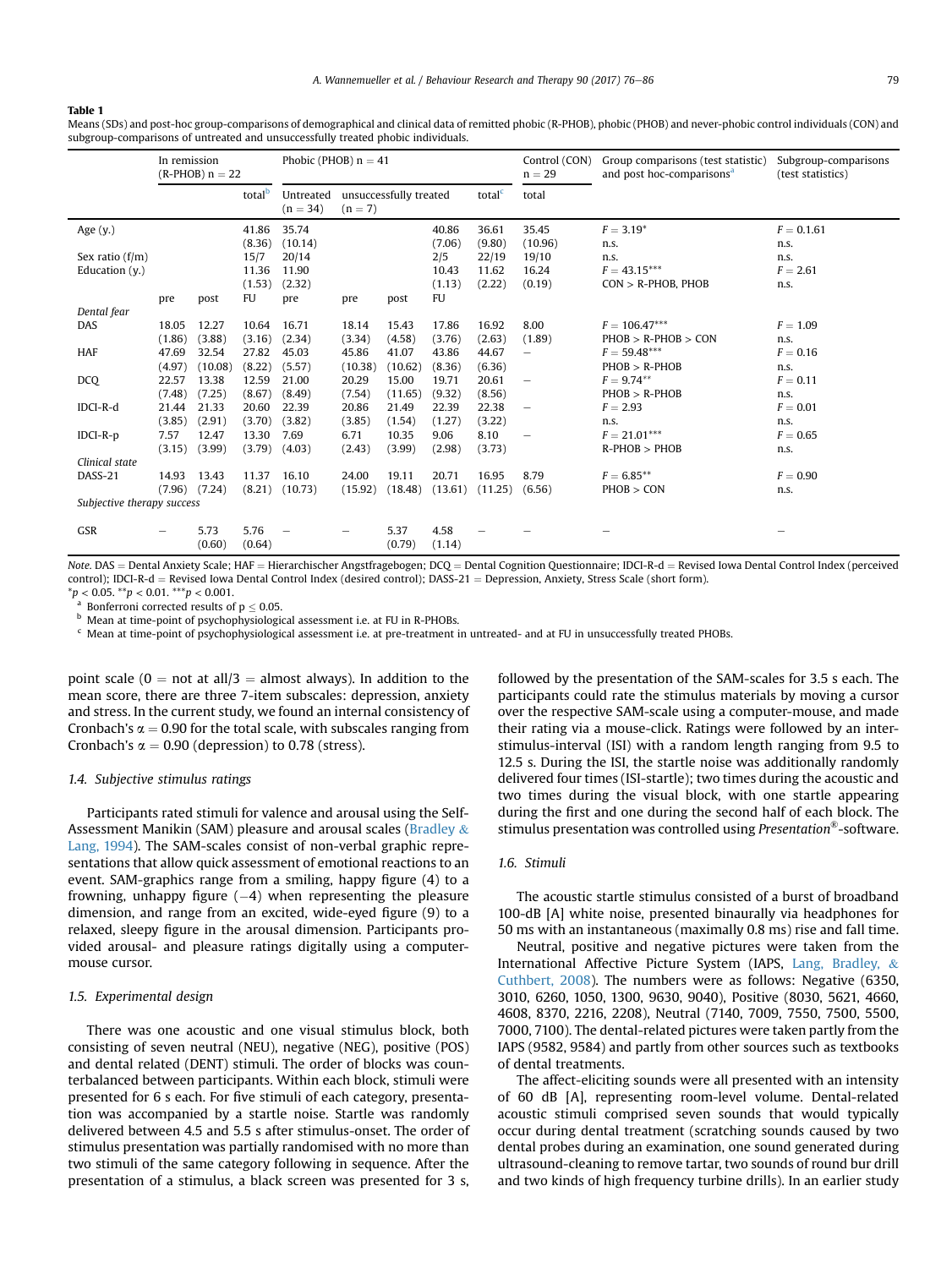([Wannemüller, Sartory, Elsesser, et al., 2015\)](#page-10-0) these sounds were rated as fear-evoking and aversive in a dental phobic sample. Sounds of all other categories were borrowed from the International Affective Digital Sound-System [\(Bradley](#page-9-0) & [Lang, 1999](#page-9-0)). The numbers were: Negative (116, 276, 278, 290, 424, 291, 712), Positive (110, 215, 815, 201, 230, 351, 221), Neutral (132, 325, 311, 425, 262, 251, 704).

# 1.7. Psychophysiological measures and data reduction

Psychophysiological data were recorded with a MP-100 amplifier system (BIOPAC® Systems, Inc.) and digitized with 16-bit. Response-scoring was conducted using the Matlab R32 (Math-Works®) and ANSLAB (Autonomic Nervous System Laboratory) biosignal analysis program (shareware version available at the software repository of the Society for Psychophysiological Research; [Wilhelm](#page-10-0) & [Peyk, 2005](#page-10-0)) adjunct-software.

## 1.7.1. Startle response (SR)

The eye blink was recorded from the m. orbicularis oculi. Two miniature electrodes (inner diameter 5 mm) were placed below the right eye according to published guidelines ([Fridlund](#page-10-0) & [Cacioppo,](#page-10-0) [1986](#page-10-0)) and the electromyogram (EMG) was recorded with a sampling rate of 1000 Hz. EMG signals were pass- (28 Hz - 500 Hz) and notch filtered (50 Hz). Signals were rectified and smoothed using a 10 ms  $(=15.9$  Hz) moving average. The response magnitude (peak EMG response in microVolts) was calculated as the difference between the peak EMG response within  $20-150$  ms after startleprobe onset and startle baseline, scored as the mean EMG in a 50 ms time window before startle onset. According to the recommendations of [Blumenthal et al. \(2005\)](#page-9-0) a 'response' was defined by being at least twice as high as baseline-activity, otherwise it was scored as zero. Furthermore, every startle response was visually checked to detect invalid startle responses, i.e. by involuntary blinks during the baseline-interval. Invalid startle-responses were substituted by the individual's mean raw-score for the relevant affective category. If more than three responses within one category were invalid, the startle data of the individual was not considered for analyses. Altogether, we interpolated 5.26% of all responses (176 out of 3344), 3.82% ( $n = 37$ ) in CONs, 4.96% in PHOBs  $(n = 72)$  and 7.25% in R-PHOBs  $(n = 67)$ . The individual mean of interpolated trials was  $2.28$  (SD = 3.17) ranging from 0 to 16. Means of interpolated trials did not differ between groups ( $F(2,73) = 1.66$ ,  $p = 0.20$ ). Technical problems during startle-recording also led to exclusion from analyses. Altogether, SR-data of 16 (17.4%) individuals (1 R-PHOBs; 8 PHOBs; 7 CONs) had to be excluded. Startle magnitude was averaged (i.e., including zero responses). In analysing SR data there is the risk that a small number of participants with unusually large blinks can disproportionately affect the outcome of SR analyses [\(Blumenthal et al., 2005](#page-9-0)). We therefore followed the suggestion of [Blumenthal et al. \(2005\)](#page-9-0) and performed individual-wise T-transformations, using all blinks for a given participant as the reference distribution and reporting the results as T-scores (mean  $= 50$ , SD  $= 10$ ).

#### 1.7.2. Heart rate (HR) response

The lead II electrocardiogram was recorded using chest electrodes. The sampling rate was 512 Hz; ECG-signals were pass (0.5 Hz high - 40 Hz low-pass and notch filtered (50 Hz). R-waves were detected offline and converted into interbeat intervals (bpm). Mean HR was calculated for six one-second epochs after stimulus onset and baseline-corrected taking one second before stimulus onset into account. HR reactions were averaged within stimulus categories resulting in evoked responses to the materials.

#### 1.8. Procedure

Participants in the PHOB-group were informed about the experimental assessment during their first diagnostic session, about one week before they were due to start a course of CBT. The experimental assessment took place before treatment started. Amongst participants who had previously received treatment, the experimental assessment took place when they returned for a follow-up appointment at eight months post-treatment to assess long-term therapy outcome. A clinical psychologist who had not conducted the dental phobia treatment conducted the follow-up diagnostics and experimental assessment. CONs participated in the experiment after a clinical psychologist had checked their potential eligibility for participation.

The experimental session was conducted in a psychophysiological Laboratory of the Ruhr-University Bochum (an unfamiliar location for all participants). After consenting to the experimental procedure, participants sat in a chair in front of a monitor-screen. After attachment of the electrodes, the room lights were dimmed and the participants were trained to use the SAM-scales. After an initial 3-min rest period the startle stimulus was administered six times for the purpose of demonstration and habituation. Afterwards, the picture stimuli were presented followed by the sound stimuli (or vice versa). Participants were informed of the change of modality after the first block. As described for standard pictureviewing paradigms [\(Lang, Greenwald, Bradley,](#page-10-0) & [Hamm, 1993\)](#page-10-0) participants were asked to rate the emotional valence and arousal during picture or sound presentation using the SAM-scales.

## 1.9. Statistical analyses

We conducted 3 (group) x 2 (modality) x 4 (stimulus category) repeated measures ANOVA to analyse the subjective ratings and our SR-T-score analyses. Because our individual-wise T-standardisation also included the ISI-startle responses, we included these as a fifth category in our SR-T-score analyses, resulting in a 3 (group) x 2 (modality) x 5 (category) design. For the SR analyses we additionally conducted trend-analyses within each group to check for the expected linear increasing trend (POS < NEU < NEG) in SRresponding. In a second step we substituted the NEG-with the DENT-category in order to investigate whether we would find a similar trend (i.e. whether the DENT category would be equivalent to the NEG category). In a third step we added the DENT-category as a fourth category (POS,NEU,NEG,DENT) to investigate the possibility that stimuli in the DENT category would result in even stronger responses than those in the NEG category, as might be expected amongst PHOBs.

Since the maximum HR-acceleration to an aversive stimulus and the largest difference between HR-accelerators and decelerators have been reported to occur within the fourth second post stimulus onset [\(Hodes, Cook,](#page-10-0) & [Lang, 1985\)](#page-10-0), we decided to focus on the fourth second in our HR-analyses, resulting in a 3 (group) x 2 (modality) x 4 (category) design. Because potential between-group differences in HR-responses to dental stimuli were our primary interest (in line with the stated main aim of our study, and the previous literature), we carried out between-group analyses on HRresponses to dental stimuli regardless of the outcome of the omnibus ANOVA.

Main effects of ANOVA are only reported if there were no higher-order interaction effects. As measures of effect-size we provide eta-square  $(\eta^2)$  and in the case of post-hoc comparisons Cohen's d (d). The Huynh-Feldt correction was applied if the assumption of sphericity was violated. Post-hoc group comparisons were all Bonferroni-corrected. All analyses were conducted using the IBM Statistics SPSS 23 software package.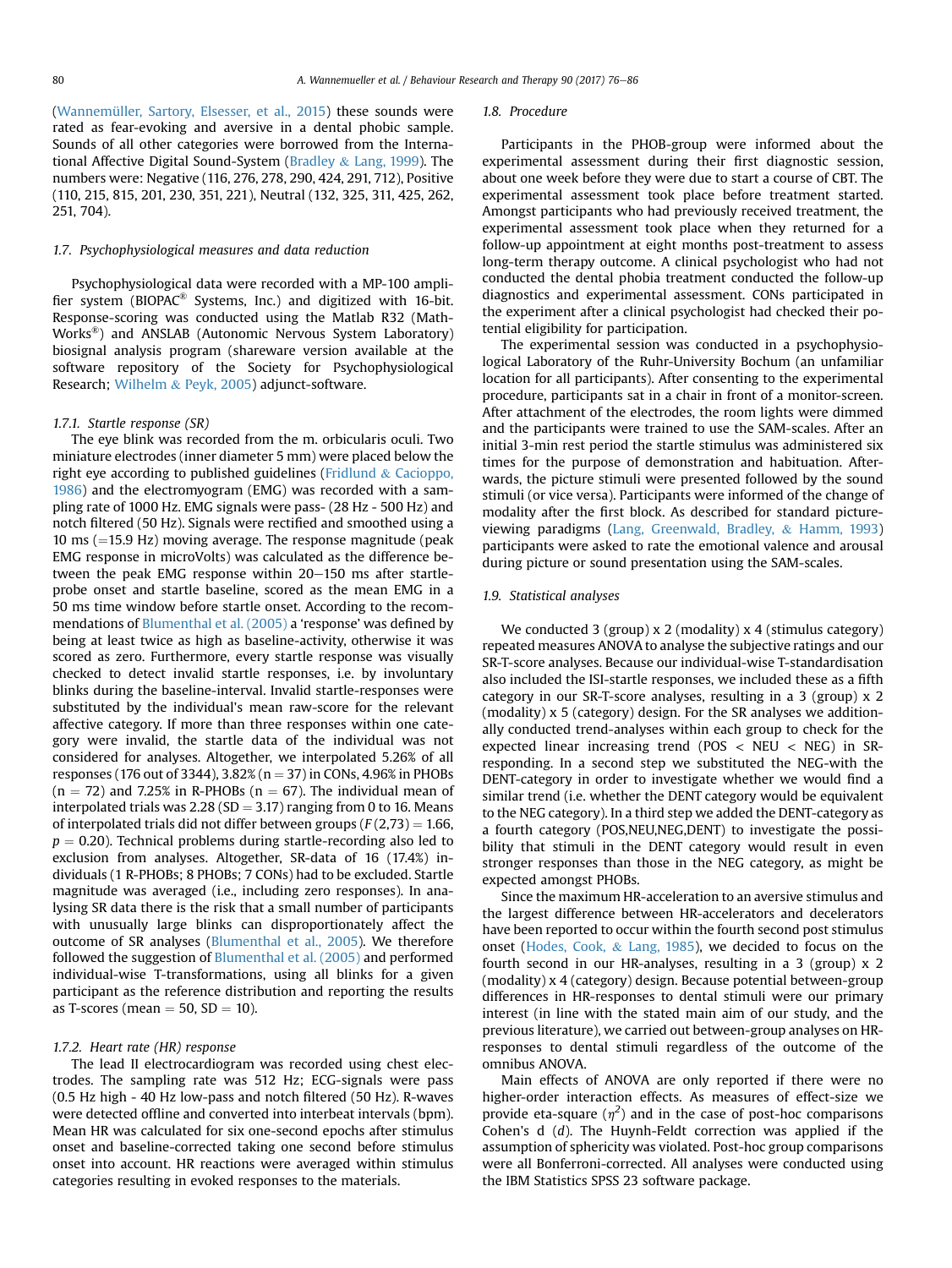# 2.1. Subjective ratings

# 2.1.1. Valence

The interaction effects group x category,  $F(6, 264) = 7.77$ ,  $p < 0.001$ ,  $\eta^2 = 0.15$ , and category x modality,  $F(3, 264) = 6.03$ ,  $p = 0.001$ ,  $\eta^2 = 0.06$ , were significant, as was the group x category x modality effect,  $F(6, 264) = 2.26$ ,  $p = 0.040$ ,  $\eta^2 = 0.05$ . Only the interaction group x modality,  $F(2, 88) = 0.79$ ,  $p = 0.46$ ,  $\eta^2 = 0.02$ , was non-significant. Within both modalities we found highly significant group x category effects (visual:  $F(6, 264) = 8.57$ ,  $p < 0.001$ ,  $\eta^2 = 0.16$ , auditory: F (6, 264) = 4.40, p < 0.001,  $\eta^2 = 0.10$ ). Within the DENT-,  $F(1, 88) = 27.15$ ,  $p < 0.001$ ,  $\eta^2 = 0.24$ , and NEG-category,  $F(1, 88) = 9.24$ ,  $p = 0.003$ ,  $\eta^2 = 0.10$ , pictures were rated more unpleasant compared to sounds by the participants. However, with regard to the POS-category participants rated the sounds more pleasant compared to the pictures,  $F(1, 88) = 4.22$ ,  $p = 0.043$ ,  $\eta^2$  = 0.05. The NEU-category was the only category showing a significant group x modality effect,  $F(2, 88) = 4.15$ ,  $p = 0.019$ ,  $\eta^2$  = 0.09, with participants of the PHOB-group rating neutral pictures more pleasant compared to sounds,  $F(1, 40) = 5.37$ ,  $p = 0.026$ ,  $\eta^2 = 0.12$ . Within the other categories there were no significant group  $\times$  modality interaction effects, neither within the DENT-,  $F(2, 88) = 0.30$ ,  $p = 0.74$ ,  $\eta^2 = 0.01$ , nor NEG-,  $F(2, 88) = 0.30$ ,  $p = 0.74$ ,  $\eta^2 = 0.01$ , nor NEG-,  $F(2, 88) = 0.30$ 88) = 0.19, p = 0.19,  $\eta^2$  = 0.01, nor POS-condition F (2, 88) = 0.52,  $p = 0.60$ ,  $\eta^2 = 0.01$ . For means, standard deviations, and post-hoc within category and group comparisons, see [Table 2.](#page-6-0)

# 2.1.2. Arousal

We found significant group x category,  $F(6, 246) = 11.21$ ,  $p < 0.001$ ,  $\eta^2 = 0.22$ , and modality x category, F (3, 246) = 10.51,  $p < 0.001$ ,  $\eta^2 = 0.11$ , interactions. The group x modality  $\times$  category interaction,  $F(6, 2) = 2.08$ ,  $p = 0.064$ ,  $\eta^2 = 0.05$ , was not significant. Within all categories pictures were rated more arousing than sounds (DENT: F (1, 87) = 22.00,  $p < 0.001$ ,  $\eta^2 = 0.20$ , NEG: F (1,  $87$ ) = 10.84, p < 0.001,  $\eta^2$  = 0.11, POS: F (1, 85) = 7.48, p = 0.008,  $\eta^2 = 0.08$ , NEU: F (1, 83) = 5.09, p = 0.027,  $\eta^2 = 0.06$ ). Only within the NEG-category there was a significant group x modality effect, F  $(2, 87) = 3.26$ ,  $p = 0.043$ ,  $\eta^2 = 0.07$ , with CONs rating the pictures more arousing compared to sounds,  $F(1, 27) = 7.87$ ,  $p = 0.009$ ,  $\eta^2$  = 0.23. For means, standard deviations, within-group and within-category post-hoc comparisons, see [Table 2](#page-6-0).

Overall, valence ratings for dental materials of either modality did not differ between groups. Participants in the PHOB and R-PHOB group rated dental pictures as more arousing than those in the CON group, but the only difference for dental sounds was that arousal ratings were higher in the PHOB compared to the CON group. In the PHOB group, dental pictures were rated more unpleasant than negative pictures, but dental and negative sounds were rated equally unpleasant. In the R-PHOB and CON group, negative pictures and sounds were rated as more unpleasant than dental pictures and sounds. A similar pattern of findings was found for arousal ratings, with dental pictures rated as more arousing than negative pictures in the PHOB group, but not in the R-PHOB or CON groups (for further information please see post-hoc tests of [Table 2\)](#page-6-0).

#### 2.2. SR-modulation

For SR T-scores, the ANOVA yielded a significant group x category effect,  $F(8, 292) = 2.84$ ,  $p = 0.005$ ,  $\eta^2 = 0.07$ , and no significant group x modality,  $F(4, 292) = 1.82$ ,  $p = 0.132$ ,  $p^2 = 0.02$ , or group x modality x category,  $F(8, 292) = 1.16$ ,  $p = 0.32$ ,  $\eta^2 = 0.03$ , effects.

We followed up the group  $\times$  category interaction by

investigating the pattern of SR T-scores across the different categories within each group. <sup>2</sup>These analyses showed a highly significant effect of category within all three groups (R-PHOB:  $F$  (4, 80) = 7.23, p < 0.001,  $\eta^2$  = 0.27, PHOB: F (4, 128) = 10.29, p < 0.001,  $\eta^2$  = 0.24, CON: F (4, 84) = 11.10, p < 0.001,  $\eta^2$  = 0.35).  $h^2 = 0.24$ , CON: F (4, 84) = 11.10, p < 0.001,  $\eta^2 = 0.35$ ).

To investigate whether our positive and negative control stimuli evoked the expected patterns of SR, we conducted trend analyses including the POS, NEU and NEG categories within each group in a first step. These analyses showed significant linear trends towards the direction (POS < NEU < NEG) in PHOBs,  $F(1, 32) = 28.64$ ,  $p < 0.001$ ,  $\eta^2 = 0.47$ , and CONs,  $F(1, 21) = 22.08$ ,  $p < 0.001$ ,  $\eta^2 = 0.51$ . There was also a significant linear trend within R-PHOBs, F (1, 20) = 18.65, p < 0.001,  $\eta^2$  = 0.48, but in addition there was also a significant quadratic trend,  $F(1, 20) = 10.38$ ,  $p = 0.004$ ,  $\eta^2 = 0.34$ (see [Fig. 1\)](#page-7-0).

In a second step we substituted the NEG-category by the DENTcategory to investigate whether the DENT-materials would evoke the same SR-trend (POS < NEU < DENT) as the NEG-materials in all groups. Trend analyses yielded significant linear trends in the PHOB-,  $F(1, 32) = 33.15$ ,  $p < 0.001$ ,  $\eta^2 = 0.51$ , and CON-,  $F(1, 1)$ 21) = 12.41,  $p < 0.001$ ,  $\eta^2 = 0.37$ , group. However, in the R-PHOB group in addition to a linear trend,  $F(1, 20) = 5.76$ ,  $p < 0.03$ ,  $n^2 = 0.22$ , we found a strong quadratic trend, F (1, 20) = 13.06,  $p < 0.001$ ,  $\eta^2 = 0.54$  (see [Fig. 1](#page-7-0)).

In a third step, we included both the NEG and DENT-categories in our trend analyses (POS < NEU < NEG < DENT). Amongst PHOBs,  $F(1, 32) = 32.48, p < 0.001, \eta^2 = 0.50, \text{ and CONs}, F(1, 21) = 19.38,$  $p < 0.001$ ,  $\eta^2 = 0.48$ , responses followed a linear increasing trend across the four categories. Again, R-PHOBs SR-magnitudes were best explained by a quadratic trend,  $F(1, 20) = 25,61, p < 0.001$ ,  $\eta^2$  = 0.56, reflecting decreasing startle responsiveness from the NEU to the DENT-category.

We further conducted pairwise category-comparisons including the DENT-category. Within the CON-group DENT-materials evoked larger SR,  $F(1, 21) = 7.06$ ,  $p = 0.015$ ,  $\eta^2 = 0.25$ , compared to NEUmaterials. Within the PHOB-group the comparison was nonsignificant, F (1, 32) = 2.68,  $p = 0.112$ ,  $\eta^2 = 0.08$ . Conversely, within the R-PHOB group NEU-stimuli evoked larger responses than DENT-stimuli,  $F(1, 20) = 9.09$ ,  $p = 0.007$ ,  $\eta^2 = 0.31$ . Compared to NEG-stimuli, SRs evoked by DENT-stimuli did not differ in any group (PHOB: F (1, 32) = 0.68,  $p = 0.75$ ,  $\eta^2 = 0.00$ , R-PHOB: F (1, 20) = 0.11,  $p = 0.75$ ;  $\eta^2 = 0.00$ , CON:  $F(1, 21) = 12.41$ ,  $p = 0.002$ ,  $\eta^2$  = 0.37). In contrast, compared to POS-stimuli SRs of DENTstimuli were significantly enhanced in all groups (PHOB: F (1, 32) = 33.15, p < 0.001,  $\eta^2$  = 0.51, R-PHOB: (F(1, 20) = 5.76, p = 0.03,  $\eta^2 = 0.22$ , CON: (F (1, 21) = 0.80, p = 0.38,  $\eta^2 = 0.04$ ).

Taken together, these analyses suggest that for the dental phobic (PHOB) and never phobic (CON) individuals, there was a tendency for increased SR with increasing 'negativity' of stimuli (whether these negative stimuli were general negative stimuli or dentalrelated cues). Conversely, for the remitted phobic individuals (R-PHOB), this relationship was no longer evident, with general negative and dental-related stimuli evoking equal (for negative stimuli) or lower (for dental-related stimuli) SR responses compared to neutral stimuli.

# 2.3. Heart rate response

At the omnibus level the group x category,  $F(6, 264) = 1.35$ ,

 $\frac{2}{3}$  We also conducted SR-raw score analyses which did not yield any significant group effects within any single category. Results of the raw-analyses confirm the within group effects and trend directions reported here for the T-score analyses. For raw-score means (SD) and analyses please see Supplement A.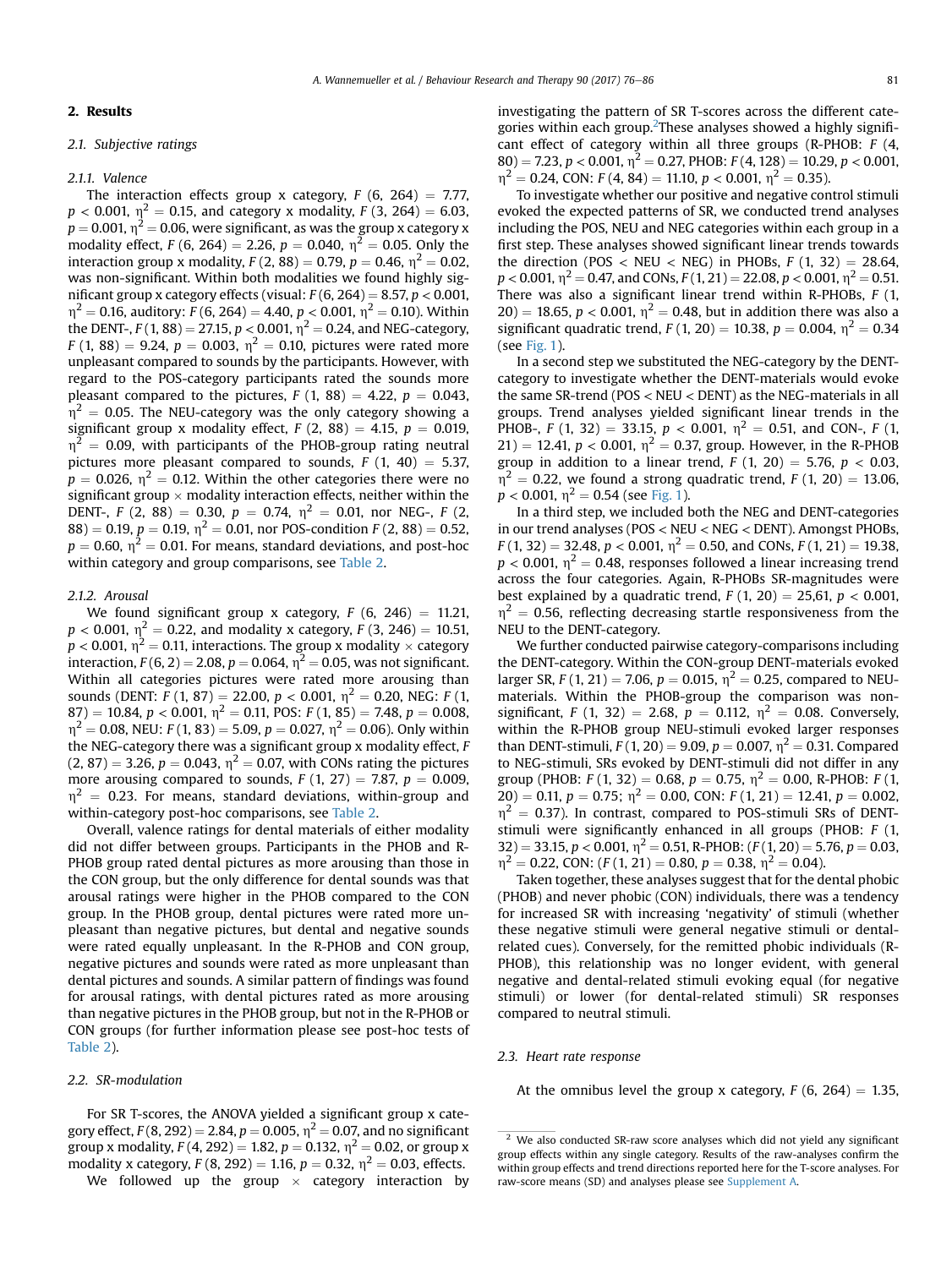<span id="page-6-0"></span>

| Table 2                                                                                                             |
|---------------------------------------------------------------------------------------------------------------------|
| Means (SDs) and post-hoc test results (PHOBs vs. R-PHOBs vs. CONs) of subjective ratings of the stimulus materials. |

|                                          | R-PHOB                                                                                                                                                                                                                                                                                  | PHOB                                                                                                                                     |                                                                                                                                                                                                                                                          |                                                                                                                                                         | <b>CON</b>                                                                                                                                                                                                                                                         | Post-hoc tests                                                                                                                                                                      |                                                                                                                   |                                                                                                                                                                                                                                                                                                                                                                                                                                            |
|------------------------------------------|-----------------------------------------------------------------------------------------------------------------------------------------------------------------------------------------------------------------------------------------------------------------------------------------|------------------------------------------------------------------------------------------------------------------------------------------|----------------------------------------------------------------------------------------------------------------------------------------------------------------------------------------------------------------------------------------------------------|---------------------------------------------------------------------------------------------------------------------------------------------------------|--------------------------------------------------------------------------------------------------------------------------------------------------------------------------------------------------------------------------------------------------------------------|-------------------------------------------------------------------------------------------------------------------------------------------------------------------------------------|-------------------------------------------------------------------------------------------------------------------|--------------------------------------------------------------------------------------------------------------------------------------------------------------------------------------------------------------------------------------------------------------------------------------------------------------------------------------------------------------------------------------------------------------------------------------------|
|                                          | total                                                                                                                                                                                                                                                                                   | total                                                                                                                                    | Unsuccess-fully untreated<br>treated                                                                                                                                                                                                                     |                                                                                                                                                         | total                                                                                                                                                                                                                                                              | G x Cat                                                                                                                                                                             | G <sup>a</sup>                                                                                                    | Category <sup>a</sup>                                                                                                                                                                                                                                                                                                                                                                                                                      |
|                                          | M(SD)                                                                                                                                                                                                                                                                                   | M(SD)                                                                                                                                    | M(SD)                                                                                                                                                                                                                                                    | M(SD)                                                                                                                                                   | M(SD)                                                                                                                                                                                                                                                              |                                                                                                                                                                                     |                                                                                                                   |                                                                                                                                                                                                                                                                                                                                                                                                                                            |
| Valence Pictures Pos<br>Sounds<br>Sounds | 1.79(1.40)<br>Neu 1.07 (1.36)<br>Pos $2.08(1.04)$<br>Neu 1.10 (1.32)<br>Neg $-1.60(1.48) -0.76(1.55)$<br>Dent $-0.76(1.25) -1.03(1.84) -0.69(2.11)$<br>Arousal Pictures Pos 3.11 (1.56)<br>Neu 2.48 (1.67)<br>Neg 6.54 (1.44)<br>Dent 5.09 (1.68)<br>Pos 2.82 (1.68)<br>Neu 2.49 (1.39) | 2.49(1.32)<br>2.16(1.63)<br>2.81(1.14)<br>1.79(1.65)<br>2.92(1.59)<br>1.75(1.20)<br>4.80(1.97)<br>5.61(1.98)<br>2.32(1.56)<br>2.20(1.20) | 1.38(1.82)<br>1.90(1.99)<br>Neg $-2.26(1.48) -0.85(1.78) -0.31(2.22)$<br>Dent $-1.31(1.27)$ $-1.75(1.76)$ $-1.36(1.41)$<br>2.49(1.37)<br>1.41(1.48)<br>$-0.02(2.09)$<br>3.56(1.79)<br>2.74(1.73)<br>5.03(1.96)<br>5.26(1.54)<br>2.80(1.98)<br>3.10(1.67) | 2.72(1.10)<br>$2.21(1.58)$ 0.63 (1.13)<br>2.87(1.11)<br>1.86(1.70)<br>2.76(1.68)<br>1.74(1.59)<br>4.51(2.04)<br>5.32(2.27)<br>2.48 (1.84)<br>2.11(1.18) | 2.14(0.83)<br>$-0.97(1.70) -2.45(1.79)$ $\eta^2 = 0.16$<br>$-1.83(1.87) -1.05(1.41)$<br>2.21(0.97)<br>$-0.91(1.41)$ $-1.90(1.01)$ $\eta^2 = 0.09$<br>$-1.11(1.81) -0.52(1.40)$<br>3.49(1.77)<br>1.65(0.99)<br>5.26(2.18)<br>3.22(1.66)<br>3.08(1.79)<br>1.85(1.14) | $F(6, 264) =$<br>$F(6, 264) =$<br>0.97 (1.31) 4.40, $p = 0.001$ , n.s.<br>$F(6, 255) =$<br>9.14, $p < 0.001$ , n.s.<br>$\eta^2 = 0.18$<br>$F(6, 255) =$<br>7.14, $p < 0.001$ , n.s. | n.s.<br>n.s.<br>$PHOB > R-PHOB$<br>CON < PHOB<br>n.s.<br>n.s.<br>$PHOB < R-PHOB$<br>$CON < R-PHOB$ , PHOB<br>n.s. | $R-PHOB$ : Pos > Neu > Dent > Neg<br>8.57, $p < 0.001$ , PHOB > R-PHOB, CON PHOB: Pos, Neu > Neg > Dent<br>$PHOB > R-PHOB$ , CON CON: Pos > Neu > Dent > Neg<br>$R-PHOB$ : Pos > Neu > Dent > Neg<br>PHOB: $Pos > Neu > Neg$ , Dent<br>CON: Pos > Neu > Dent > Neg<br>$R$ -PHOB: Neu, Pos < Dent < Neg<br>PHOB: Neu < Pos < Neg < Dent<br>CON: Neu $<$ Pos, Dent $<$ Neg<br>$R$ -PHOB: Pos, Neu < Dent < Neg<br>PHOB: Pos, Neu < Neg, Dent |
|                                          | Neg 5.66 (1.76)<br>Dent 4.27 (1.89)                                                                                                                                                                                                                                                     | 4.59(1.86)<br>4.89(2.05)                                                                                                                 | 4.40 (1.97)<br>4.66 (1.94)                                                                                                                                                                                                                               | 4.65(1.98)<br>4.69(2.18)                                                                                                                                | 4.55(1.85)<br>3.03(1.50)                                                                                                                                                                                                                                           | $n^2 = 0.15$                                                                                                                                                                        | n.s.<br>PHOB > CON                                                                                                | CON: Neu $<$ Pos, Dent $<$ Neg                                                                                                                                                                                                                                                                                                                                                                                                             |

Note. G = group; Cat = category.<br><sup>a</sup> Bonferroni corrected results of p < .05.

 $p = 0.23$ ,  $\eta^2 = 0.03$ , and group x modality effects,  $F(3, 264) = 1.42$ ,  $p = 0.236$ ,  $\eta^2 = 0.04$ , were non-significant. The group x modality  $\times$  category interaction effect,  $F$  (6, 264) = 2.02,  $p$  = 0.064,  $\eta^2 = 0.04$ , was also non-significant. However, because of our specific interest in group differences within the DENT-category, we carried out further post-hoc analyses.

Indeed, these post-hoc HR-analyses showed that there were no differences in any category neither in regard to group-effects (POS:  $F$  (2, 88) = 0.003,  $p = 0.98$ ,  $\eta^2$  < 0.00, NEU:  $F$  (2, 88) = 0.327,  $p = 0.72$ ,  $\eta^2 = 0.01$ , NEG: F (2, 88) = 2.18,  $p = 0.12$ ,  $\eta^2 = 0.04$ ) nor group x modality effects (POS:  $(F(2, 88) = 1.05, p = 0.356, \eta^2 = 0.02,$ NEU:  $F(2, 88) = 2.05$ ,  $p = 0.135$ ,  $n^2 = 0.04$ , NEG: ( $F(2, 88) = 0.34$ .)  $p = 0.341$ ,  $\eta^2 = 0.02$ ), except for the dental-category.

Within the DENT category we found a significant group,  $F(2, 1)$ 88) = 3.14,  $p = 0.048$ ,  $\eta^2 = 0.07$ , but a non-significant group x modality effect,  $F(2, 88) = 2.82$ ,  $p = 0.065$ ,  $\eta^2 = 0.07$ . The group main effect reflected a significant difference between PHOBs and CONs ( $p = 0.047$ ,  $d = 0.79$ ). When considering DENT-pictures and sounds separately (see [Fig. 2](#page-8-0)), the group-difference was significant within the visual modality,  $F(2, 88) = 5.13$ ,  $p = 0.008$ ,  $\eta^2 = 0.10$ , and non-significant within the auditory-modality,  $F(2, 88) = 0.674$ ,  $p = 0.512$ ,  $\eta^2 = 0.02$ . For DENT-pictures, phobic-individuals displayed HR-acceleration, which differed significantly from the HRdeceleration displayed by CONs ( $p = 0.013$ ,  $d = 0.65$ ). The difference in HR-responding between R-PHOBs and PHOBs was nonsignificant, with a medium effect size w ( $p = 0.07$ ,  $d = 0.56$ ).

# 3. Discussion

By recording heart rate (HR)- and startle response (SR)-responses to phobia-related- and other affect-inducing materials amongst participants with current dental phobia (PHOB group), participants with dental phobia in remission (i.e. previously but not currently dental phobic; R-PHOB) and never-phobic control participants (CON), we aimed to replicate the finding of excessive defensive mobilization in currently dental phobic individuals during dental-related picture viewing. Furthermore, we wanted to investigate whether the remitted phobic individuals (R-PHOB), who had received a brief CBT intervention eight months prior to assessment, would still display physiological signs of excessive

defensive activation, or rather show a response pattern resembling that displayed by individuals never affected by dental phobia. Due to divergent results for acoustic fear cues in dental phobia in previous research, we used both pictures and sounds as affectinducing materials. We also used positive and general negative aversive stimuli to investigate the pattern of activation for more general defensive and appetitive responses.

In general, the physiological data show the expected patterns of response within the PHOB and CON groups. With regards to startle responses, within these groups we observed a linear responsetrend from attenuation on exposure to positive stimuli to potentiation on exposure to negative stimuli. A similar trend was observed when including the dental cue category in place of general negative stimuli in this trend analysis, indicating activation of the defensive system in both the PHOB and CON groups by dental-related stimuli. With regards to heart rate, exposure to positive and negative stimuli was accompanied by HR-deceleration in all groups. This indicates a state of orienting, and reflects the expected responsepattern evoked by such materials [\(Bradley, Codispoti, Cuthbert,](#page-9-0) & [Lang, 2001; Lang, Bradley,](#page-9-0) & [Cuthbert, 1990](#page-9-0)).

With regards to the heart-rate responses to the dental-related materials, our results were less clear-cut. There were no statistically significant group effects at the omnibus-level. However, within the dental category there were indications of differences between the phobic and control participants in HR response to dental-relevant stimuli. Specifically, when viewing dental-related pictures, PHOB participants demonstrated HR-increase while CON participants displayed HR-decrease. Within the PHOB-group, the HR-increase occurred exclusively in response to dental pictures but not to other negative stimuli of both modalities. Consistent with [Sartory et al. \(2009\)](#page-10-0) and [Wannemüller, Sartory, Elsesser, et al.](#page-10-0) [\(2015\)](#page-10-0), we interpret this to represent defensive action (flightfight) activation in participants of the PHOB-group, already described in other phobic disorders (e.g. [Hamm et al., 1997](#page-10-0)). This overexcitement of the defensive system triggering contextinappropriate defensive behaviours, as observed in the PHOBgroup during dental-related picture viewing, has been identified to represent the key pathological process underlying SPs (see [McTeague, Lang, Wangelin, Laplante,](#page-10-0) & [Bradley, 2012\)](#page-10-0).

However, the present findings suggest that dental drill-sounds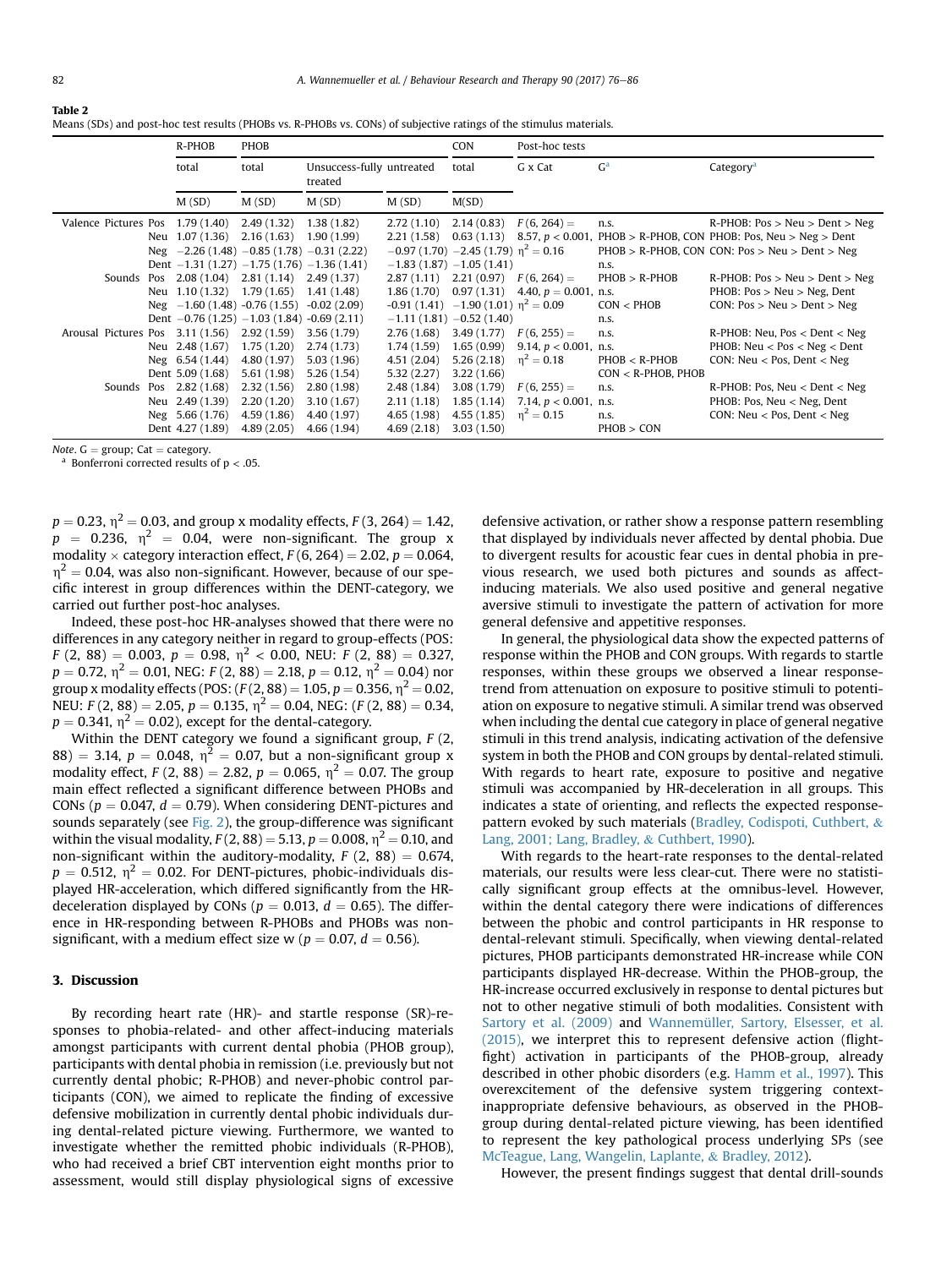<span id="page-7-0"></span>

evoked less defensive mobilization in the PHOB-group compared to pictures. Consistently, PHOBs rated dental-sounds less unpleasant and arousing than dental pictures. Moreover, unlike for the visual category, there were no differences in ratings for negative and dental sounds. Consequently, PHOB's displayed a defensive physiological response pattern resembling a state of oriented attention with HR-decrease and SR-potentiation to both which again fits well with the PHOBs' lower arousal and valence ratings for dentalsounds, compared to pictures. However, previous studies on dental phobia have reported the converse response pattern, consisting of an accelerated HR-response and a lack of SR-potentiation during dental sound exposure ([Sartory et al., 2009; Wannemüller,](#page-10-0) [Sartory, Elsesser, et al., 2015](#page-10-0)). [Oosterink, De Jongh, and](#page-10-0) [Hoogstraten \(2009\)](#page-10-0) found that dental-drill sounds provoked high subjective fear levels in dental phobic patients. Some methodological differences concerning the stimulus presentation (i.e. a stimulus presentation blocked by valence vs. randomised; startleonset at background-stimulus offset vs. variable startle presentations) might contribute to explaining this inconsistency. However, it is noteworthy that in the study conducted by [Wannemüller, Sartory, Elsesser, et al. \(2015\),](#page-10-0) phobic participants rated the dental-related sounds, but not the pictures, as about twice as unpleasant as did phobic participants in the present study, despite the fact that both studies used the very same stimuli, presented in the same volume. However, in the [Wannemüller, Sartory,](#page-10-0) [Elsesser, et al. \(2015\)](#page-10-0) study participants were aware of an exposurebased treatment that would take place immediately after the psychophysiological assessment, which might have amplified dentalrelated contextual processing. Hence, one may speculate that the fear-evoking and psychophysiological effects of dental-related acoustic stimuli might be more context-dependent than those for visual stimuli, especially given that sounds could be considered to be strong cue-stimuli that occur reliably during dental surgery.

Interestingly, and in contrast to both other groups, amongst the remitted participants who no longer had dental phobia (R-PHOB group), we did not find any physiological indicators of defensive activation, i.e. SR-potentiation or HR-increase, during exposure to dental-related materials. Rather, R-PHOBs displayed a reverse pattern of lowered SR-responses to dental-related, compared to neutral stimuli and a quadratic trend in SR-response to the POS  $NEU - NEG$  and, to an even stronger extent,  $POS - NEU - DENT$ materials. This could potentially be interpreted as resembling fear inhibition within the R-PHOB group.

On a neural level there is growing evidence that the inhibition of subcortical fear responses is driven by an inhibitory effect of infralimbic regions of the ventral medial prefrontal cortex (vmPFC) on amygdala activity, which is known to decrease the expression of infrahuman conditioned fear responses ([Beretta, Pantazopoulos,](#page-9-0) [Caldera, Pantazopoulos,](#page-9-0) & [Par](#page-9-0)é[, 2005; Milad, Vidal-Gonzalez,](#page-9-0) & [Quirk, 2004](#page-9-0)). For example, rats with the largest increase in neuron activity in the infralimbic regions of the vmPFC after extinction training showed the least freezing to a conditioned fear stimulus in one study [\(Milad](#page-10-0) & [Quirk, 2002\)](#page-10-0). Potentially, the inhibition of defensive responsiveness we observed in R-PHOBs might represent the peripheral-physiological correlate of this inhibition in humans.

The mechanism by which exposure-based CBT might lead to fear inhibition in R-PHOBs is likely to consist of fear extinction and inhibitory learning (see [Bouton, 1993\)](#page-9-0). In terms of fear extinction, participants of the R-PHOB group might have learned that the presence of dental-related fear cues no longer signals threat and have formed a new CS-US association, such that dental-related cues no longer elicit defensive activation. The SR-alleviating properties of fear extinction have previously been described (e.g. [Norrholm](#page-10-0) [et al., 2006\)](#page-10-0) in human conditioning-experiments.

Alternatively, inhibition of defensive activation during dental-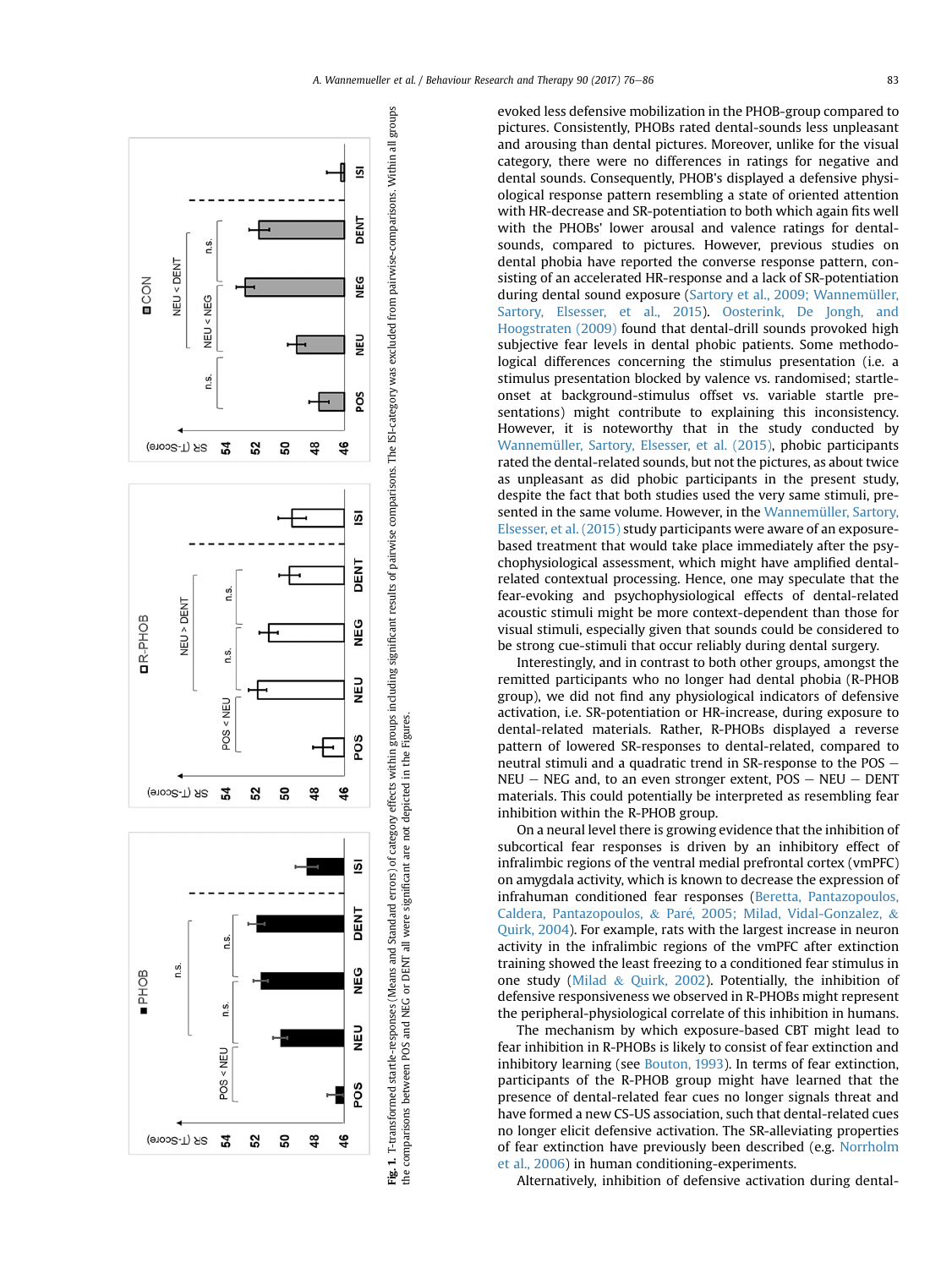

<span id="page-8-0"></span>

Fig. 2. Evoked heart rate responses to the affect-inducing pictures and sounds of phobic (PHOB), remitted phobic (R-PHOB) and control individuals (CON).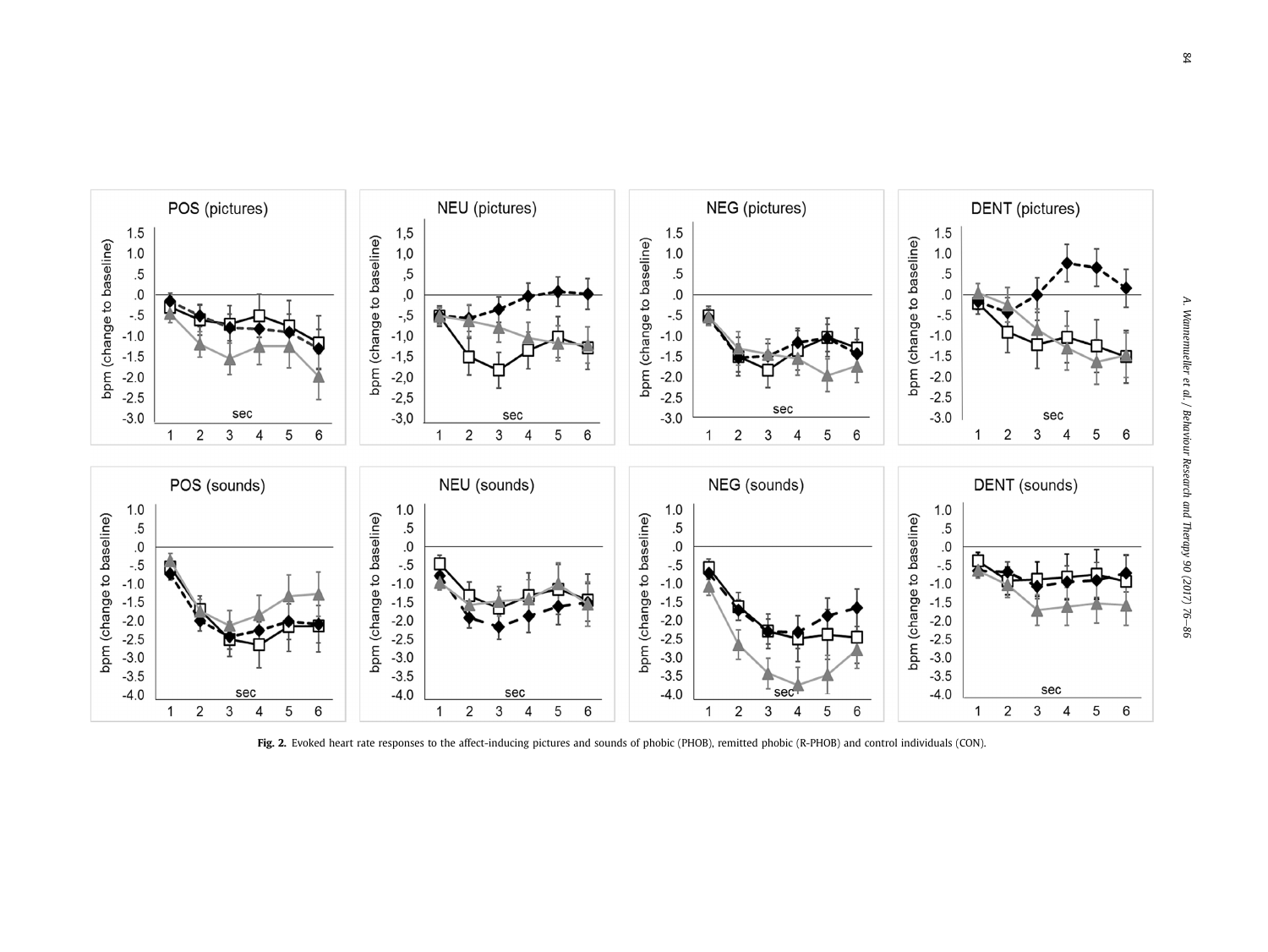<span id="page-9-0"></span>related picture viewing in R-PHOBs could also result from directly applying bodily or cognitive coping-strategies learned during CBT. Those strategies consisted of applied relaxation, relaxed breathing and the use of helpful thoughts, with some of which focused directly on bodily responses (e.g. 'Now I can do something against my fear by concentrating on relaxed breathing'. The startle inhibiting effects of pleasant imagery (e.g. [Vrana, Roodman,](#page-10-0) & [Beckham,](#page-10-0) [1995\)](#page-10-0) or pleasant relaxation (e.g. Cook, Hawk, Davis, & Stevenson, 1991) are well described, and since SR-amplitudes to the negative materials were, surprisingly, not enhanced in R-PHOBs, one might speculate that this may result from a more generalized application of such coping strategies. However, we note that R-PHOBs did not show general hypo-responsiveness as their appetitive responses to the positive materials were unaffected.

Interestingly, the patterns of subjective responses were not completely consistent with the idea of inhibited defensive activation amongst R-PHOBS, as suggested by the physiological data. R-PHOBs did rate dental-related pictures and sounds as less unpleasant or arousing than general negative materials, in contrast to PHOBs, who showed the reverse pattern. However, there was no difference between R-PHOBs and PHOBs in their arousal or unpleasantness ratings for dental stimuli, and control participants rated dental stimuli equally unpleasant. Thus, these dental stimuli were equally subjectively aversive for all participants, and these subjective ratings did not reflect the widely differing physiological responses we observed between groups. This finding supports the notion of Bradley et al. (2001) that reports of emotion are not direct readouts of activity in emotional circuits. Our results suggest that they also might reflect evaluation of the stimuli themselves rather than just evaluation of the emotional responses evoked by the stimuli. Alternatively, this result might reflect that amongst R-PHOB the effects of the CBT intervention on physiological and subjective fear expression were partially desynchronized (see [Rachman](#page-10-0) & [Hodgson, 1974](#page-10-0) for a detailed description), with larger effects of CBT on physiological responding in R-PHOBs.

Some findings and flaws in our study limit the generalization of the results. As already mentioned, in our HR-analyses the relevant group x modality x category interaction-effect was non-significant on the omnibus level. The same was true for some of our pairwise SR-magnitude category comparisons (e.g. the SR-response to dental-related materials compared to neutral materials in PHOB). Nevertheless, we found robust trend effects concerning our SRanalyses, and the group differences concerning HR-response yielded medium to high effect sizes within the dental category, especially for pictures. This suggests that our study was underpowered to unequivocally support all of our conclusions. Given that we applied a Bonferroni correction for our pairwise comparisons, this means testing against an effective significance level of 0.017, and thus we would have had 80% power to detect only large betweengroup effect sizes (e.g.  $d = 0.80$  to  $d = 0.94$  depending on the groups compared) within any stimulus category and modality. Future studies investigating these phenomena would benefit from a larger sample size in order to be able to detect more subtle betweengroup differences. Furthermore, we applied a cross-sectional study design assessing the individuals eight months posttreatment. This means that we do not know if the effects found do in fact reflect a change caused by the therapeutic intervention, and if so whether they were immediate or delayed. Moreover, due to our design it could be that the SR-pattern we observed amongst R-PHOBs was driven by enhanced responses to the NEU-materials rather than inhibited defensive mobilization in that group. However, this seems unlikely, particularly given that SR-raw score analyses did not show enhanced SRs of R-PHOBs within the NEUcategory compared to the other groups. Further, the subjective ratings of valence and arousal suggest that R-PHOBs did in fact rate

the NEU-stimuli as neutral and non-arousing.

To summarise, amongst patients suffering from dental phobia we found some evidence for a pattern of psychophysiological responding to dental-related pictures that reflects inappropriate defensive mobilization. Amongst never phobic control participants, the physiological response pattern and subjective evaluation for dental-related stimuli seemed to equal the response for general aversive stimuli, with these participants displaying signs of a mild activation of the defensive system in response to both. Notably, however, amongst remitted phobic individuals we observed complete absence of physiological defence responding to dental-related stimuli, and signs of physiological fear inhibition, eight months after the completion of a brief CBT-based treatment. Successful inhibitory learning from CBT or the effects of coping strategies during exposure might be the underlying factors for the observed response pattern. However, more research on defence responding after fear treatment is needed to illuminate the possible impacts of CBT on psychophysiological defence mobilization.

# Acknowledgements

The authors would like to thank Alice Abramski and Nina Trimborn for their help conducting the experiment.

# Appendix A. Supplementary data

Supplementary data related to this article can be found at [http://](http://dx.doi.org/10.1016/j.brat.2016.12.009) [dx.doi.org/10.1016/j.brat.2016.12.009](http://dx.doi.org/10.1016/j.brat.2016.12.009).

## References

- American Psychiatric Association. (2013). [Diagnostic and statistical manual of mental](http://refhub.elsevier.com/S0005-7967(16)30220-0/sref1) disorders [\(5th ed.\). Washington, DC: American Psychiatric Association.](http://refhub.elsevier.com/S0005-7967(16)30220-0/sref1)
- Beretta, S., Pantazopoulos, H., Caldera, M., Pantazopoulos, P., & Pare, D. (2005). Infralimbic cortex activation increases c-fos expression in intercalated neurons of the amygdala. Neuroscience, 132, 943-953. [http://dx.doi.org/10.1016/](http://dx.doi.org/10.1016/j.neuroscience.2005.01.020) [j.neuroscience.2005.01.020.](http://dx.doi.org/10.1016/j.neuroscience.2005.01.020)
- Blumenthal, T. D., Cuthbert, B. N., Filion, D. L., Hackley, S., Lipp, O. V., & Van Boxtel, A. V. (2005). Committee report. Guidelines for human startle eyeblink electromyographic studies. Psychophysiology, 42, 1-15. [http://dx.doi.org/](http://dx.doi.org/10.1111/j.1469-8986.2005.00271.x) [10.1111/j.1469-8986.2005.00271.x.](http://dx.doi.org/10.1111/j.1469-8986.2005.00271.x)
- Bouton, M. E. (1993). Context, time and memory retrieval in the interference paradigms of Pavlovian learning. Psychological Bulletin, 114, 90-99. [http://](http://dx.doi.org/10.1037/0033-2909.114.1.80) [dx.doi.org/10.1037/0033-2909.114.1.80.](http://dx.doi.org/10.1037/0033-2909.114.1.80)
- Bradley, M. M., Codispoti, M., Cuthbert, B. N., & Lang, P. J. (2001). Emotion and motivation I: Defensive and appetitive reactions in picture processing. Emotion, 3, 276-298. [http://dx.doi.org/10.1037/1528-3542.1.3.276.](http://dx.doi.org/10.1037/1528-3542.1.3.276)
- Bradley, M. M., & Lang, P. J. (1994). Measuring emotion: The self-assessment manikin and the semantic differential. Journal of Behavior Therapy and Experimental Psychiatry, 25, 49-59. [http://dx.doi.org/10.1016/0005-7916\(94\)90063-9](http://dx.doi.org/10.1016/0005-7916(94)90063-9).
- Bradley, M. M., & Lang, P. J. (1999). [International affective digitized sounds \(IADS\):](http://refhub.elsevier.com/S0005-7967(16)30220-0/sref9) [Stimuli, instruction manual and affective ratings \(Tech. Rep. No. B-2\)](http://refhub.elsevier.com/S0005-7967(16)30220-0/sref9). Gainesville, [FL: The Center for Research in Psychophysiology, University of Florida.](http://refhub.elsevier.com/S0005-7967(16)30220-0/sref9)
- Bradley, M. M., Silakowski, T., & Lang, P. J. (2008). Fear of pain and defensive activation. Pain, 137(1), 156-163. [http://dx.doi.org/10.1016/j.pain.2007.08.027.](http://dx.doi.org/10.1016/j.pain.2007.08.027)
- Brunsman, B. A., Logan, H. L., Patil, R. R., & Baron, R. S. (2003). The development and validation of the revised Iowa dental control Index (IDCI). Personality and Individual Differences, 34, 1113-1128. [http://dx.doi.org/10.1016/S0191-8869\(02\)](http://dx.doi.org/10.1016/S0191-8869(02)00102-2) [00102-2.](http://dx.doi.org/10.1016/S0191-8869(02)00102-2)
- Cook, E. W., Hawk, L. W., Davis, T. L., & Stevenson, V. E. (1991). Affective individual differences and startle reflex modulation. Journal of Abnormal Psychology, 100(1), 5-13. <http://dx.doi.org/10.1037/0021-843X.100.1.5>.
- Corah, N. L. (1969). Development of a dental anxiety scale. Journal of Dental Research, 48, 596. [http://dx.doi.org/10.1177/00220345690480041801.](http://dx.doi.org/10.1177/00220345690480041801)
- De Jong, P. J., Arntz, A., & Merckelbach, H. (1993). The startle probe response as an instrument for evaluating exposure effects in spider phobia. Advances in Behaviour Research Therapy, 15, 301-316. [http://dx.doi.org/10.1016/0146-](http://dx.doi.org/10.1016/0146-6402(93)90015-T) [6402\(93\)90015-T.](http://dx.doi.org/10.1016/0146-6402(93)90015-T)
- De Jongh, A., Muris, P., Schoenmakers, N., & Ter Horst, G. (1995). Negative cognitions of dental phobics: Reliability and validity of the dental cognitions questionnaire. Behaviour Research and Therapy, 33, 507-515. [http://dx.doi.org/10.1016/](http://dx.doi.org/10.1016/0005-7967(94)00081-T) 0005-7967(94)00081-T
- De Jong, P. J., Merckelbach, H., & Arntz, A. (1991). Eyeblink startle responses in spider phobics before and after treatment: A pilot study. Journal of Psychopathology and Behavioral Assessment, 13, 213-223. [http://dx.doi.org/10.1007/](http://dx.doi.org/10.1007/BF00960785)